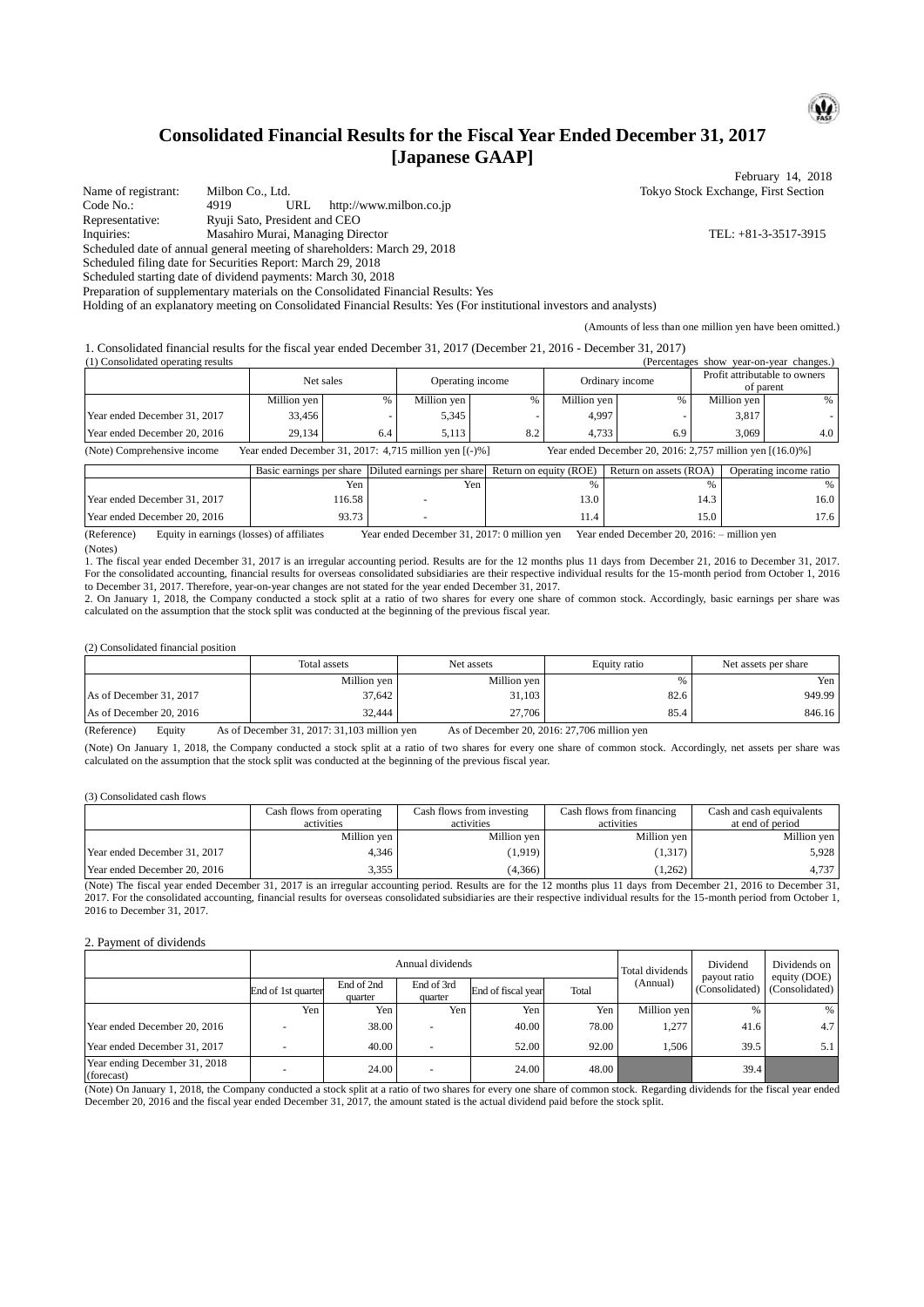3. Consolidated operating forecasts for the fiscal year ending December 31, 2018 (January 1, 2018 - December 31, 2018)

|                               | Net sales   |  |             | Operating income |             | Ordinary income |             | Profit attributable to | Basic earnings per share |  |
|-------------------------------|-------------|--|-------------|------------------|-------------|-----------------|-------------|------------------------|--------------------------|--|
|                               |             |  |             |                  |             |                 |             | owners of parent       |                          |  |
|                               | Million yen |  | Million ven |                  | Million ven |                 | Million ven |                        | Yen                      |  |
| Year ending December 31, 2018 | 34,000      |  | .740        |                  | 5.270       |                 | 3.990       |                        | 121.87                   |  |

(Note)

1. The fiscal year ended December 31, 2017 is an irregular accounting period. Results are for the 12 months plus 11 days from December 21, 2016 to December 31, 2017. For the consolidated accounting, financial results for overseas consolidated subsidiaries are their respective individual results for the 15-month period from October 1, 2016 to December 31, 2017. Therefore, year-on-year changes are not stated.

2. On January 1, 2018, the Company conducted a stock split at a ratio of two shares for every one share of common stock. Accordingly, basic earnings per share was calculated on the assumption that the stock split was conducted at the beginning of the previous fiscal year.

\*Notes

(1) Significant changes in subsidiaries during the period

(changes in specified subsidiaries resulting in the change in the scope of consolidation) : None<br>New: 0 companies (Company name: ) Exclu

Exclude: 0 companies (Company name: )

(Percentages show year-on-year changes.)

(2) Changes in accounting policies, changes in accounting estimates and retrospective restatements

- 1) Changes in accounting policies due to amendment to the accounting standards, etc.  $\therefore$  None<br>Changes in accounting policies other than those in 1) above  $\therefore$  Yes 2) Changes in accounting policies other than those in  $1$ ) above
- 3) Changes in accounting estimates : Yes
- 4) Retrospective restatements : None

(3) Number of shares issued (common stock)

| 1) Number of shares issued at the end of the period   | As of             | 33,117,234 shares | As of             | 33,117,234 shares |
|-------------------------------------------------------|-------------------|-------------------|-------------------|-------------------|
| (including treasury shares)                           | December 31, 2017 |                   | December 20, 2016 |                   |
| 2) Number of treasury shares at the end of the period | As of             | 376,572 shares    | As of             | 373,632 shares    |
|                                                       | December 31, 2017 |                   | December 20, 2016 |                   |
| 3) Average number of shares during the period         | Year ended        | 32,742,188 shares | Year ended        | 32,743,968 shares |
|                                                       | December 31, 2017 |                   | December 20, 2016 |                   |

(Note) On January 1, 2018, the Company conducted a stock split at a ratio of two shares for every one share of common stock. Accordingly, the number of shares issued at the end of the period, the number of treasury shares at the end of the period, and the average number of shares during the period were calculated on the assumption that the stock split was conducted at the beginning of the previous fiscal year.

\*The financial results are not subject to audit.

\*Explanation on the appropriate use of operating forecasts and other special instructions

Operating forecasts and other statements regarding the future presented in these materials are based on information currently available and certain assumptions deemed to be reasonable, and actual performance may differ substantially due to various factors. For notes on the use of preconditions of operating forecasts and the use of operating forecasts, refer to "1. Analysis of Operating Results and Financial Position (1) Analysis of operating results" on page 2 of the supplementary materials.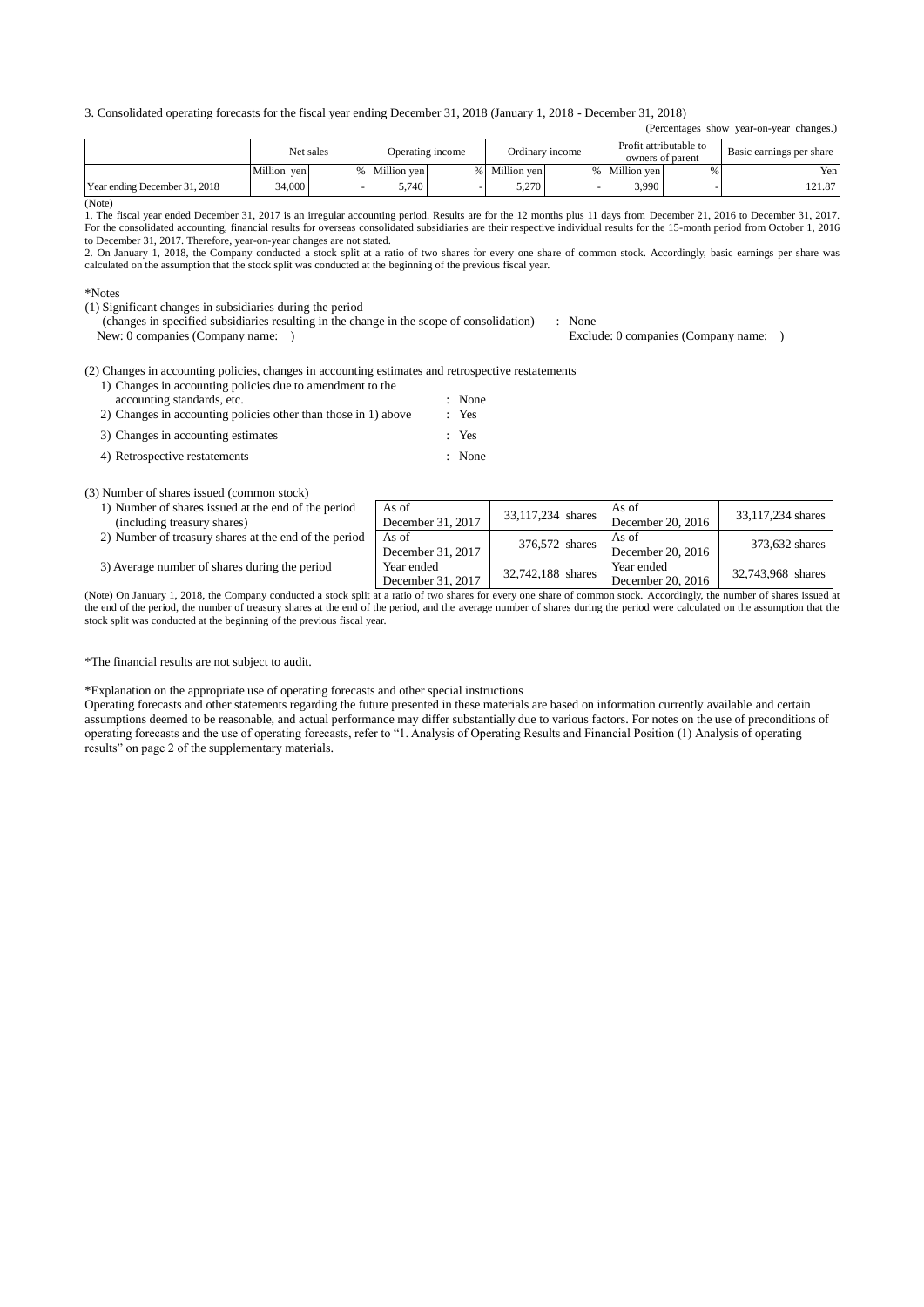# Contents of supplementary materials

| (1) |                                                                                                                            |  |
|-----|----------------------------------------------------------------------------------------------------------------------------|--|
| (2) |                                                                                                                            |  |
| (3) | Basic policy on the distribution of profit and dividends for the fiscal year under review and the following fiscal year  4 |  |
| (4) |                                                                                                                            |  |
|     |                                                                                                                            |  |
|     |                                                                                                                            |  |
|     |                                                                                                                            |  |
| (1) |                                                                                                                            |  |
| (2) |                                                                                                                            |  |
| (3) |                                                                                                                            |  |
| (4) |                                                                                                                            |  |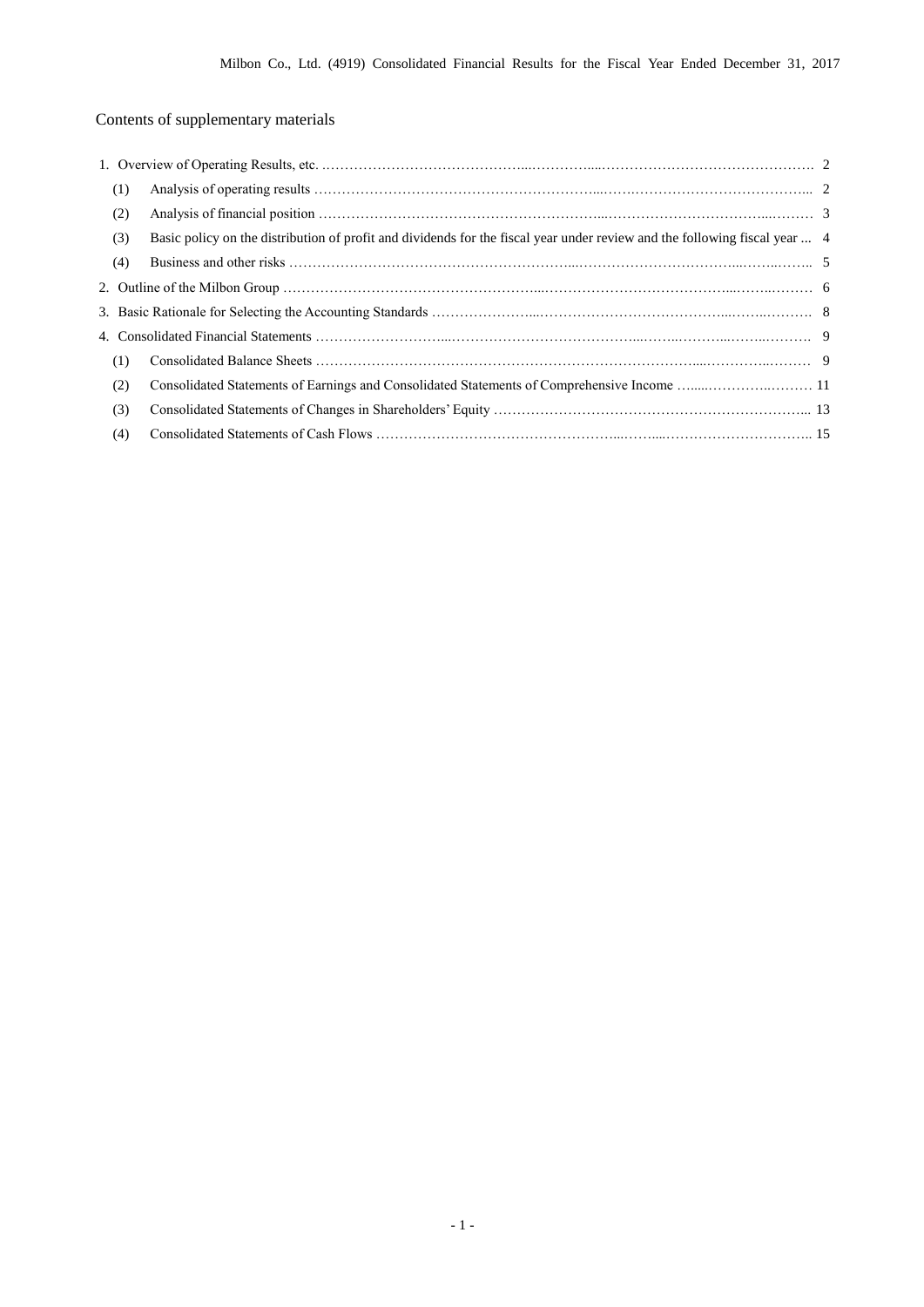- 1. Overview of Operating Results, etc.
- (1) Analysis of operating results
	- 1) Operating results for the fiscal year under review

During the fiscal year under review, the Japanese economy continued on a moderate recovery trend as personal consumption picked up amid improvement in the employment environment. However, the overall economic outlook remains uncertain, owing to factors such as unstable operation of the U.S. administration, political risks in Europe, together with the concerns over economic slowdowns in China and other Asian emerging economies. In the beauty industry, business conditions continue to pose challenges due to the adverse impact of demographic trends and other factors.

Amid this environment, the Milbon Group worked with salons toward the goal of "supporting 'the development of lifelong hair designers' to create lifelong customers by understanding their generational perspectives and values, with the aim of improving productivity through consumption that spreads across generations."

In the hair coloring product category, ORDEVE Addicthy, which allows customers to freely realize individual color design, was launched in February. The product received a highly favorable response for giving customers the chance to enjoy the vibrant shades of colors. Sales were significantly higher than planned, as a result. In the hair care product category, the enhanced version of Aujua released in November was very well received. In overseas markets, the East Asia region, including China and South Korea, continued to grow steadily.

As a result of the above efforts, consolidated net sales for the fiscal year under review amounted to 33,456 million yen, operating income was 5,345 million yen, ordinary income was 4,997 million yen, and profit attributable to owners of parent was 3,817 million yen.

Due to the change in the accounting period, the fiscal year under review is the 12 months plus 11 days from December 21, 2016 to December 31, 2017. For the consolidated accounting, financial results for overseas consolidated subsidiaries are their respective individual results for the 15-month period from October 1, 2016 to December 31, 2017. Therefore, yearon-year comparisons are not stated.

Breakdown of net sales by product category and breakdown of net sales into domestic and overseas sales are shown below: [Breakdown of consolidated net sales by product category]

|                         |                      |              |        |                     |                                | (Unit: Million yen)      |
|-------------------------|----------------------|--------------|--------|---------------------|--------------------------------|--------------------------|
| Product category        | Previous fiscal year |              |        | Current fiscal year | Increase<br>(decrease)         | Year-on-year             |
|                         | Amount               | Ratio $(\%)$ | Amount | Ratio $(\%)$        | amount                         | change $(\%)$            |
| Hair care products      | 17,711               | 60.8         | 19,511 | 58.3                | $\qquad \qquad \longleftarrow$ |                          |
| Hair coloring products  | 9,892                | 34.0         | 12.095 | 36.2                | $\overline{\phantom{0}}$       |                          |
| Permanent wave products | 1.260                | 4.3          | 1,569  | 4.7                 | $\overline{\phantom{0}}$       |                          |
| Others                  | 270                  | 0.9          | 279    | 0.8                 | $\overline{\phantom{0}}$       | $\overline{\phantom{0}}$ |
| Total                   | 29,134               | 100.0        | 33,456 | 100.0               | $\overline{\phantom{0}}$       |                          |

[Breakdown of net sales into domestic and overseas sales]

|                |                      |              |                     |              |                          | (Unit: Million yen)      |
|----------------|----------------------|--------------|---------------------|--------------|--------------------------|--------------------------|
|                | Previous fiscal year |              | Current fiscal year |              | Increase<br>(decrease)   | Year-on-year             |
|                | Amount               | Ratio $(\%)$ | Amount              | Ratio $(\%)$ | amount                   | change $(\%)$            |
| Domestic sales | 25,287               | 86.8         | 27.974              | 83.6         |                          | $\overline{\phantom{a}}$ |
| Overseas sales | 3,847                | 13.2         | 5,481               | 16.4         | $\overline{\phantom{0}}$ | $\overline{\phantom{a}}$ |
| Total          | 29,134               | 100.0        | 33,456              | 100.0        | $\overline{\phantom{0}}$ | $\overline{\phantom{a}}$ |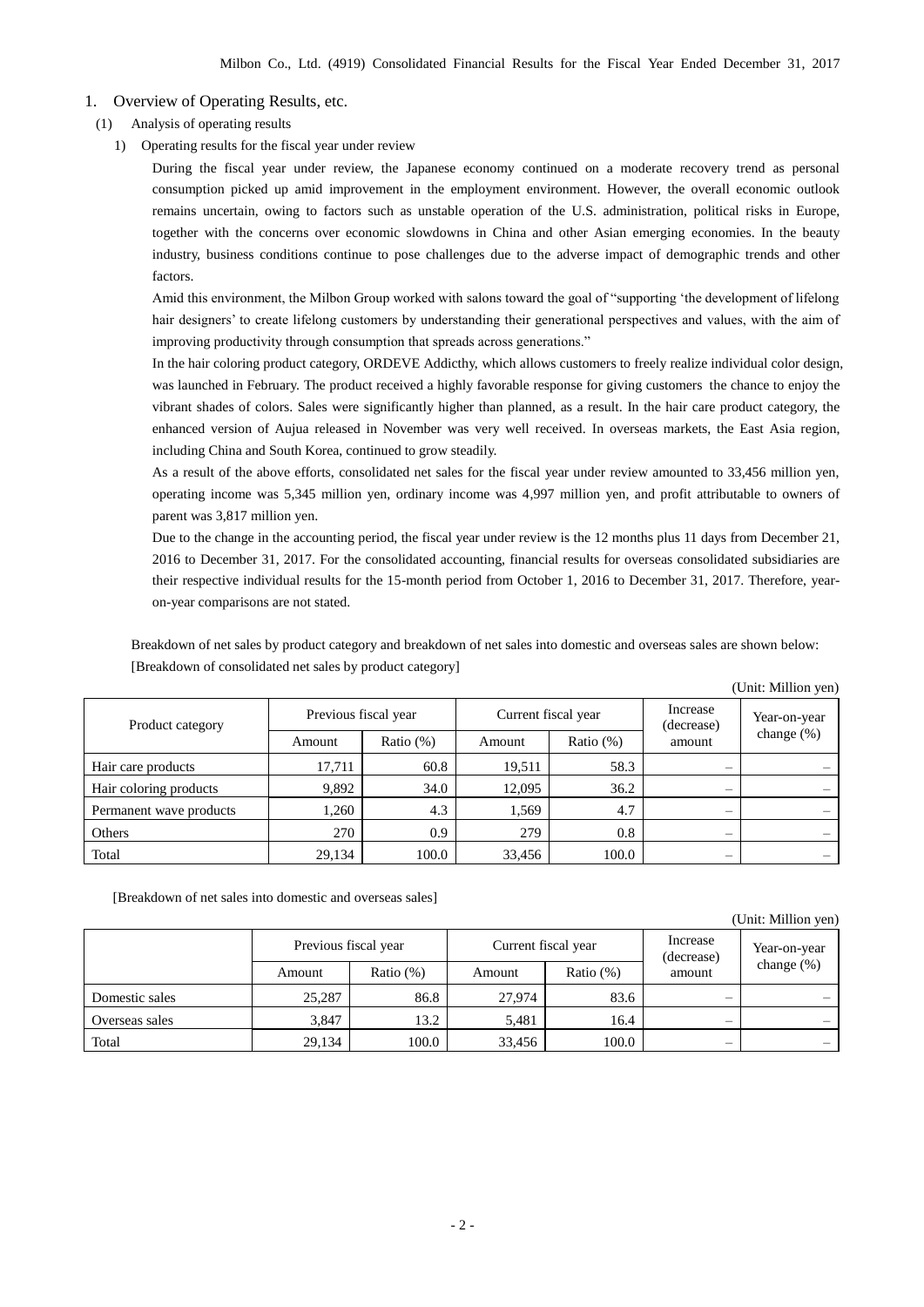#### 2) Outlook for fiscal 2018

Japan's economic outlook is uncertain due to factors including the political disorder in Europe and the U.S., concerns about the economic slowdowns in China and other Asian emerging economies, and geopolitical risks in East Asia. In the beauty industry, business conditions continue to pose challenges due to the adverse impact of demographic trends.

Amid this environment, the Milbon Group will work with salons premised on the goal of "aiming to improve labor productivity by supporting lifelong hair designers who enhance the two time values of fulfilling 'lifelong beauty' and communicating the 'lifetime beauty' of customers."

The Company anticipates net sales of 34,000 million yen, operating income of 5,740 million yen, ordinary income of 5,270 million yen, and profit attributable to owners of parent of 3,990 million yen on a consolidated basis for the next fiscal year.

#### (2) Analysis of financial position

1) Assets, liabilities and net assets

Total assets at the end of the fiscal year ended December 31, 2017 increased by 5,198 million yen compared to the end of the previous fiscal year to 37,642 million yen.

Current assets increased by 2,695 million yen compared to the end of the previous fiscal year to 16,106 million yen. This was mainly due to the 2,141 million yen increase in cash and deposits, the 1,271 million yen increase in notes and accounts receivable - trade and the 1,000 million yen decrease in securities (jointly managed designated money trusts, etc.). Non-current assets increased by 2,503 million yen compared to the end of the previous fiscal year to 21,535 million yen. This was due mainly to the 2,120 million yen increase in investment securities attributable to factors such as purchases of investment securities and higher prices of listed stocks.

Current liabilities increased by 1,404 million yen compared to the end of the previous fiscal year to 5,995 million yen. This was due mainly to the 458 million yen increase in accounts payable - trade and the 277 million yen increase in provision for sales returns.

Non-current liabilities increased by 397 million yen compared to the end of the previous fiscal year to 543 million yen.

Net assets increased by 3,396 million yen compared to the end of the previous fiscal year to 31,103 million yen. This was due mainly to the 2,507 million yen increase in retained earnings, the 579 million yen increase in valuation difference on available- for-sale securities attributable to factors such as higher prices of listed stocks and the 338 million yen increase in foreign currency translation adjustment attributable to the depreciation of the yen.

As a result, the equity ratio changed from 85.4% at the end of the previous fiscal year to 82.6%. Net assets per share based on the total outstanding shares as of the end of the period under review increased from 846.16 yen per share at the end of the previous fiscal year to 949.99 yen per share.

On January 1, 2018, the Company conducted a stock split at a ratio of two shares for every one share of common stock. Net assets per share stated above was calculated on the assumption that the stock split was conducted at the beginning of the previous fiscal year.

#### 2) Cash flows

Cash and cash equivalents (hereinafter "net cash") at the end of the current fiscal year increased by 1,190 million yen compared to the end of the previous fiscal year to 5,928 million yen, as a result of using the net cash provided by operating activities for the payment of income taxes and the purchase of property, plant and equipment.

(Cash flows from operating activities)

Net cash provided by operating activities amounted to 4,346 million yen. This was mainly the result of posting 5,217 million yen in profit before income taxes, depreciation of 1,278 million yen, 1,369 million yen in income taxes paid and the 1,232 million yen increase in notes and accounts receivable - trade.

(Cash flows from investing activities)

Net cash used in investing activities amounted to 1,919 million yen. This was mainly due to the purchase of investment securities of 1,439 million yen and the purchase of property, plant and equipment of 1,151 million yen.

(Cash flows from financing activities)

Net cash used in financing activities amounted to 1,317 million yen. This was mainly due to the cash dividends paid to shareholders of 1,308 million yen.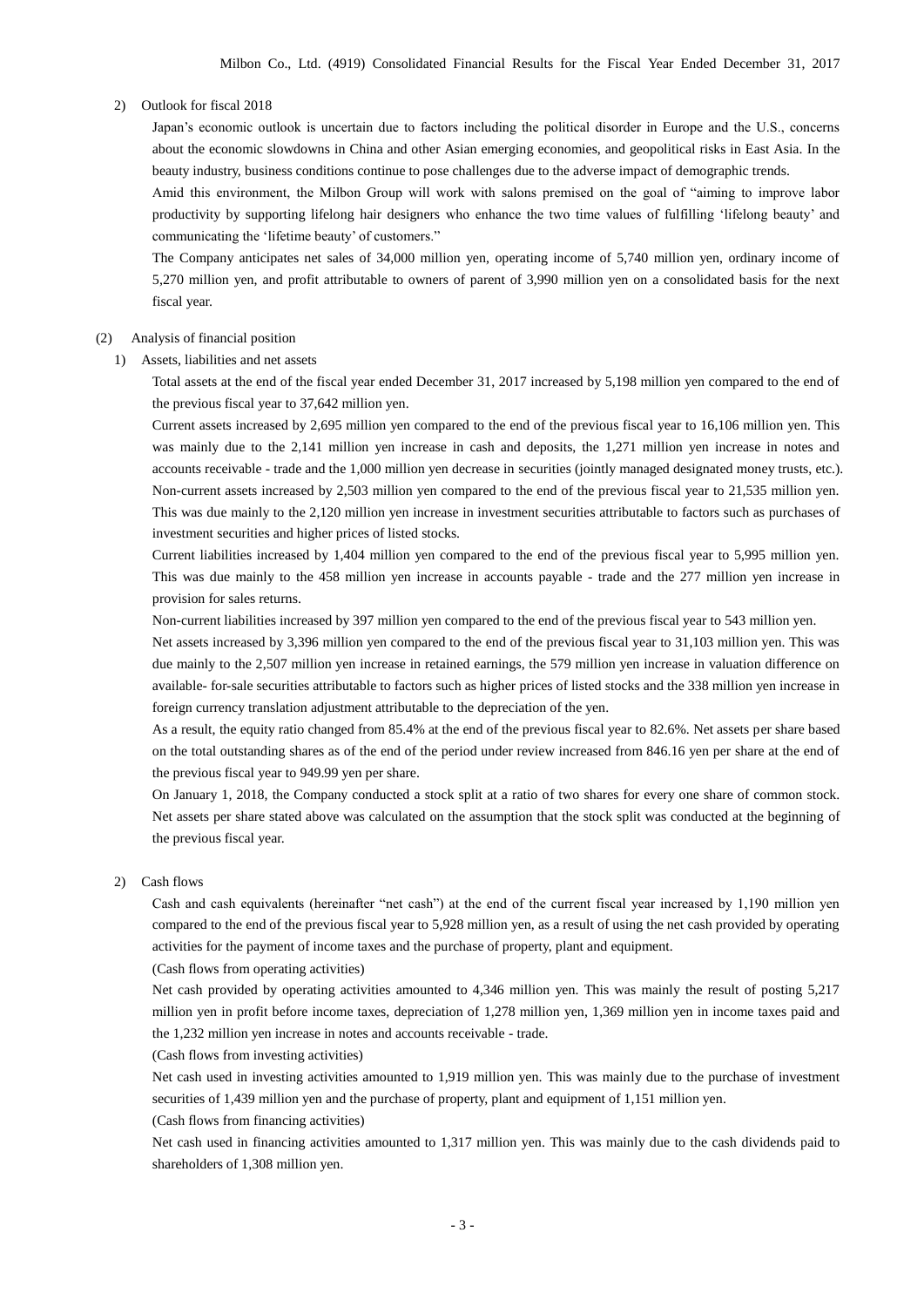|                                                     | $\mu$ . Therefore, $\mu$ and $\mu$ related indicators<br>Year ended<br>December 20. | Year ended<br>December 20, | Year ended<br>December 20, | Year ended<br>December 20, | Year ended<br>December 31. |
|-----------------------------------------------------|-------------------------------------------------------------------------------------|----------------------------|----------------------------|----------------------------|----------------------------|
|                                                     | 2013                                                                                | 2014                       | 2015                       | 2016                       | 2017                       |
| Equity ratio $(\%)$                                 | 84.1                                                                                | 85.7                       | 85.1                       | 85.4                       | 82.6                       |
| Equity ratio based on market<br>value $(\%)$        | 243.3                                                                               | 183.0                      | 264.2                      | 223.3                      | 329.6                      |
| Interest-bearing debt to cash<br>flows ratio $(\%)$ | 2.3                                                                                 | 3.0                        | 2.1                        | 2.4                        | 1.8                        |

#### (Reference) Cash flow-related indicators

(Notes) Equity ratio: Equity/net assets

Equity ratio based on market value: Total market capitalization/total assets

Interest-bearing debt to cash flows ratio: Interest-bearing debt/cash flows

\* All indicators were calculated using consolidated financial statements.

Total market capitalization was calculated by multiplying the closing stock price at the end of the period by the total number of outstanding shares at the end of the period (excluding treasury shares). For the fiscal year ended December 31, 2017, total market capitalization was calculated by the following formula, due to the impact at the end of the period of ex-rights resulting from the stock split:

Closing stock price at the end of the period multiplied by (total number of outstanding shares at the end of the period plus the number of additional shares resulting from the stock split)

Cash flows were shown as an operating cash flow in the consolidated statements of cash flows.

\* Interest-bearing debt refers to all debt posted in the balance sheets upon which interest is paid. The amount of interest paid in the consolidated statements of cash flows was treated as an interest payment in the calculations above.

Interest-coverage ratio is not shown due to the fact that there were no interest payments.

(3) Basic policy on the distribution of profit and dividends for the fiscal year under review and the following fiscal year

The Milbon Group considers the returning of profits to shareholders as an important management issue and makes it a basic policy to pay dividends in accordance with its operating results, while enhancing its business structure by maintaining internal reserves to the end of improving its earnings in the future. Moreover, we have set the target dividend payout ratio at 40%. Interim dividends are determined at the Board of Directors meetings and year-end dividends at the general meeting of shareholders, and it is the Group's basic policy to pay dividends twice every fiscal year.

For the current fiscal year, upon comprehensively taking into account factors including our financial position and profit levels, we have decided to pay a year-end dividend of 52 yen per share. As a result, the total annual dividend per share will amount to 92 yen per share, which includes the interim dividend of 40 yen per share that has already been paid.

For the following fiscal year, we plan to pay an annual dividend of 48 yen per share. This amount takes into consideration the impact of the stock split conducted at a ratio of two shares for every one share of common stock on January 1, 2018.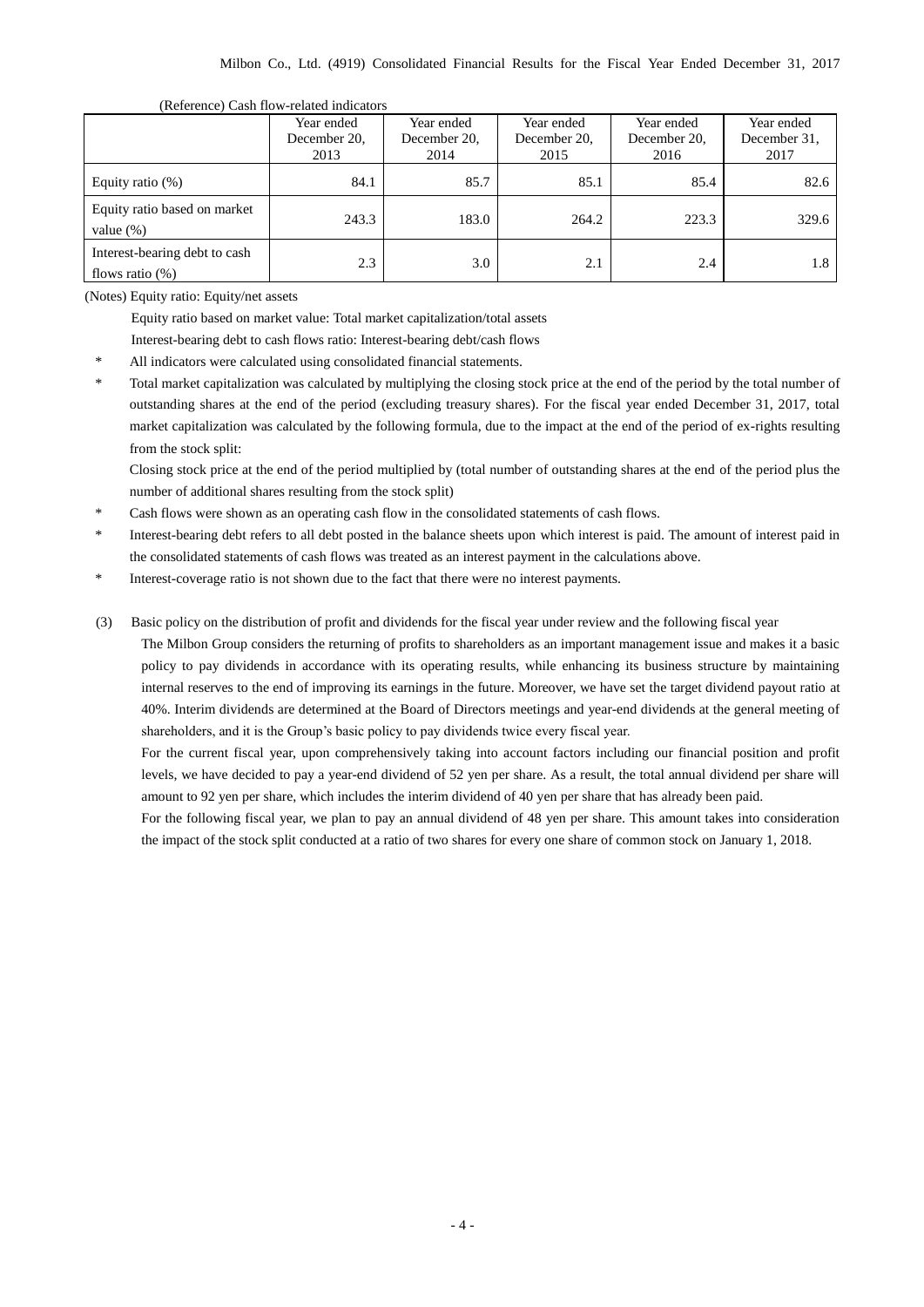#### (4) Business and other risks

Risks that could potentially affect the operating results, stock price and financial position of the Milbon Group include the following.

The future risks identified in this section are based on assessments made by the Company as of the end of the fiscal year under review. The Group recognizes the possibility of these risk events actually occurring and has prepared policies to prevent and avert such risks and take appropriate measures to minimize the impact of such risks when they do occur.

1) Risks associated with global expansion

The Milbon Group is aggressively expanding its business into the overseas markets. Global expansion entails risks relating to intellectual property rights including counterfeit goods, unforeseeable changes in laws and regulations, and risks of social unrest due to terrorism, war and other factors. Such risks could have a major impact on the Group's operating results and financial position.

2) Information security

The Milbon Group has taken various measures to protect information assets including customers' personal information and confidential information. However, unforeseeable events, such as the leakage of information due to unauthorized access, could have a major impact on the Group's operating results and financial position.

3) Risks associated with debt collection

The Milbon Group deliberates and records necessary reserves upon regularly reviewing its business partners from both quantitative and qualitative perspectives and in terms of collection status. However, deterioration in the business partner's credit standing or events such as bankruptcy could have a major impact on the Group's operating results and financial position.

4) Risks associated with major accidents

The Milbon Group utilizes company cars in its sales activities. The Group implements safety measures that place maximum priority on human life, including strict control over driving and the reinforcement of safety training. However, should a major accident event occur, it could lead to the loss of the customers' and the public's trust in the Group and have a major impact on the Group's operating results and financial position.

#### 5) Risks associated with product-related health hazards

Many Milbon Group products come into direct contact with consumers' hair and scalp, and as such the Milbon Group places top priority on its efforts to ensure product safety and quality. However, should an unforeseeable incident involving a major health hazard occur, it could lead to the loss of the customers' and the public's trust in the Group and have a major impact on the Group's operating results and financial position.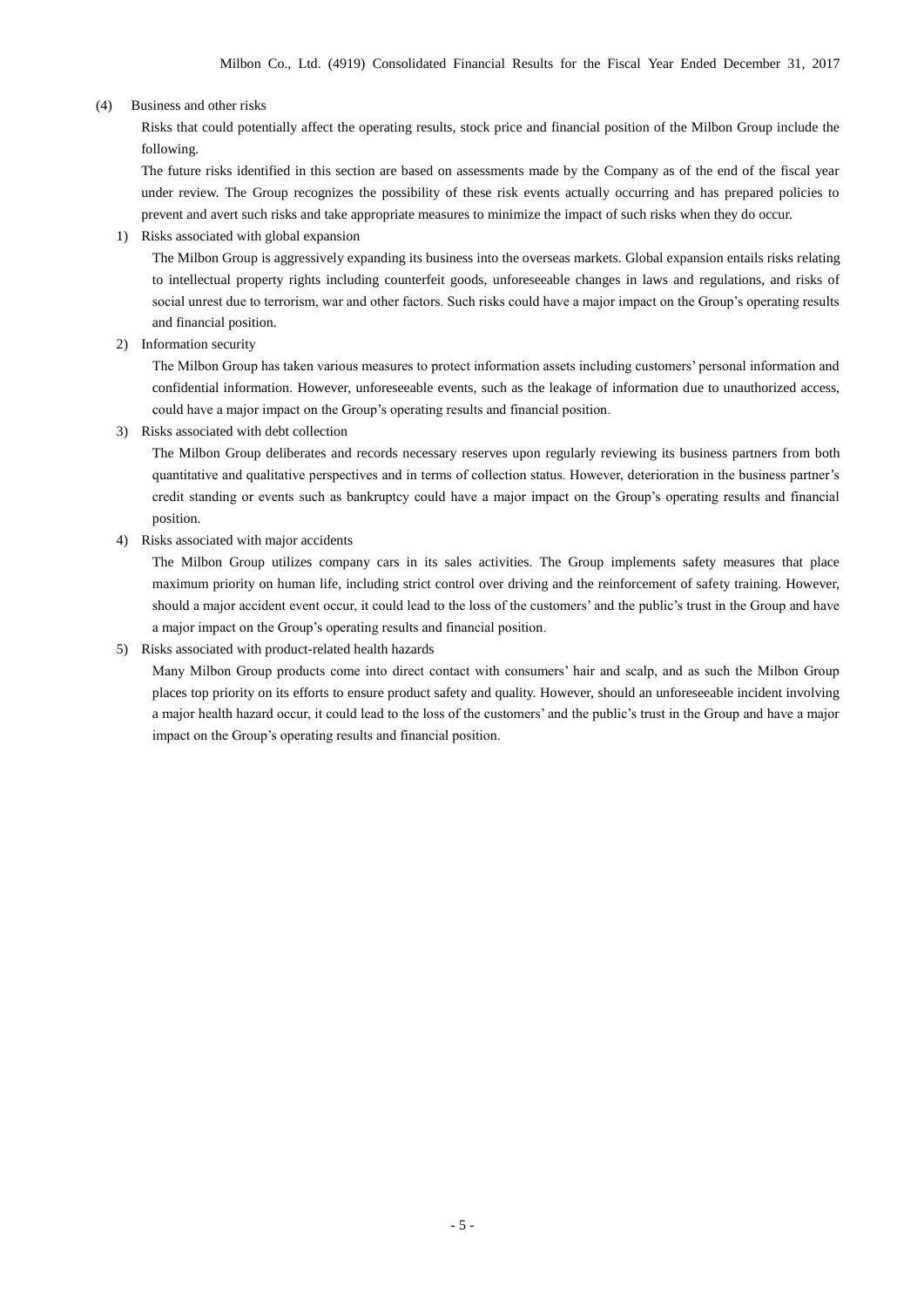### 2. Outline of the Milbon Group

| Name                                                                | Location              | Capital stock<br>or capital<br>contribution | Main line of<br>business                    | Percentage of<br>voting rights held<br>(% ) | Relationship with the<br>Company                                                                                     |
|---------------------------------------------------------------------|-----------------------|---------------------------------------------|---------------------------------------------|---------------------------------------------|----------------------------------------------------------------------------------------------------------------------|
| (Consolidated subsidiary)<br><b>MILBON USA, INC.</b>                | New York, USA         | USD 2 million                               | Sale of hair<br>products                    | 100.0                                       | Sells the Company's hair<br>products in the U.S.                                                                     |
| (Consolidated subsidiary)<br>Milbon Trading<br>(Shanghai) Co., Ltd. | Shanghai, China       | JPY 430 million                             | Sale of hair<br>products                    | 100.0                                       | Sells the Company's hair<br>products in China.<br>Three executives hold<br>concurrent posts at the<br>Company.       |
| (Consolidated subsidiary)<br>Milbon Korea Co., Ltd.                 | Seoul,<br>South Korea | <b>KRW 3,000</b><br>million                 | Sale of hair<br>products                    | 100.0                                       | Sells the Company's hair<br>products in South Korea.<br>Three executives hold<br>concurrent posts at the<br>Company. |
| (Consolidated subsidiary)<br><b>MILBON (THAILAND)</b><br>CO., LTD.  | Rayong, Thailand      | THB 450 million                             | Manufacture and<br>sale of hair<br>products | 100.0                                       | Manufactures and sells the<br>Company's hair products<br>in Thailand.                                                |

(Notes) 1. All companies fall under the category of "specified subsidiary."

2. In addition to the companies noted above, the Group has one equity-method affiliate.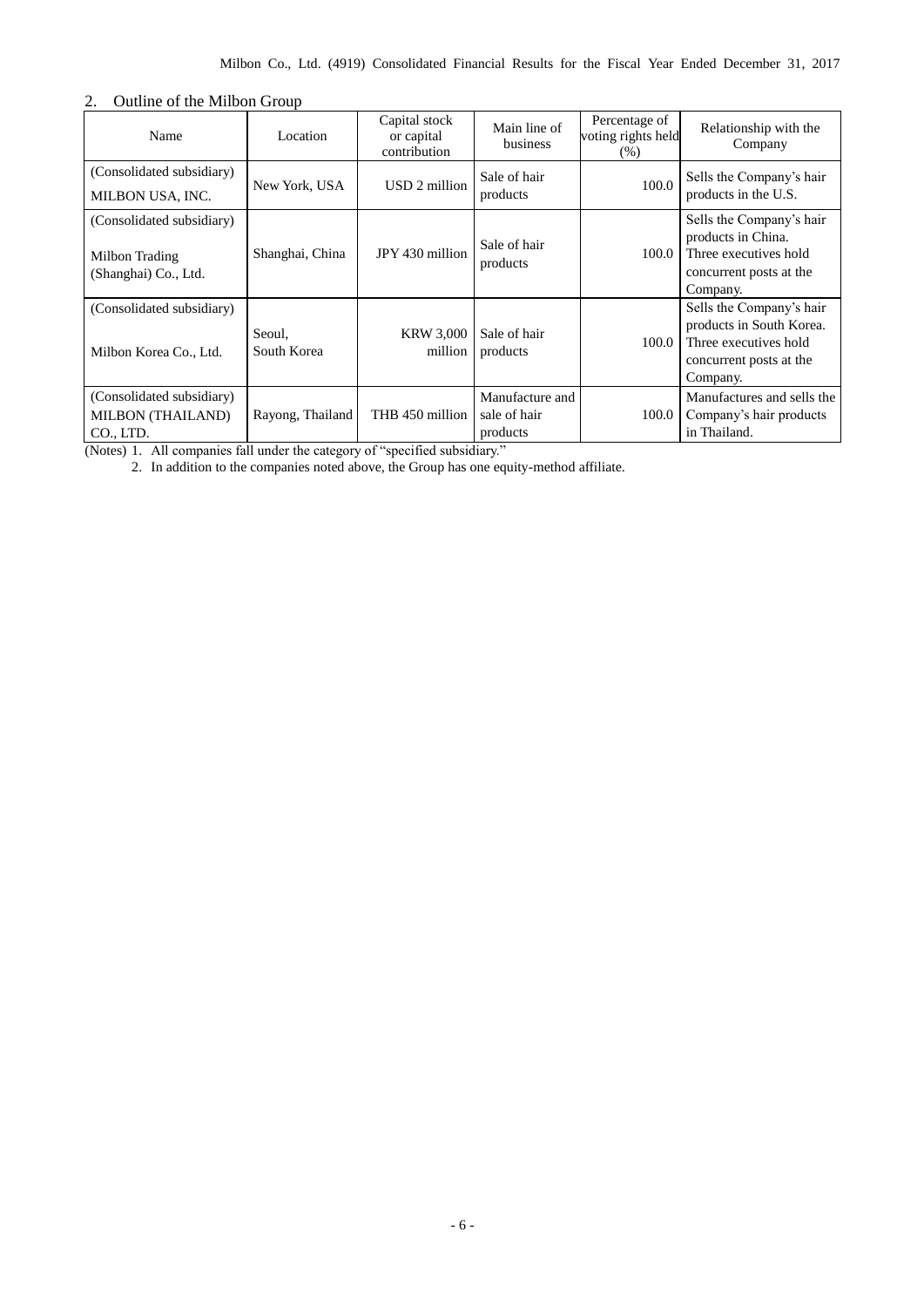The following diagram shows the positioning of Milbon Group companies and the Group's businesses. (Diagram of business activities)



(Notes) 1. For overseas transactions, sales channels differ depending on the country.

2. The main items for store sales are hair-care products.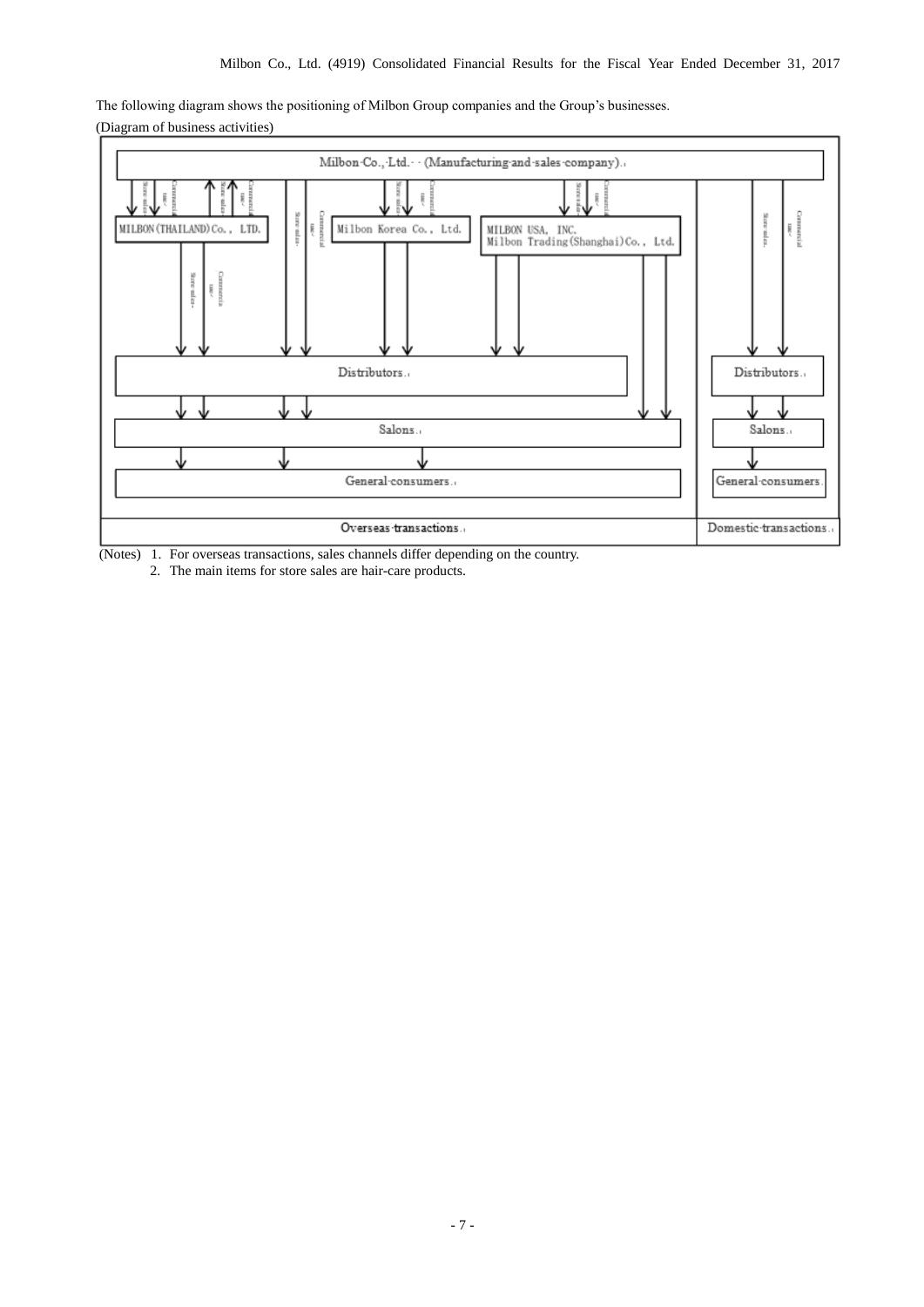### 3. Basic Rationale for Selecting the Accounting Standards

The Milbon Group currently prepares the consolidated financial statements according to the generally accepted accounting standards in Japan (Japanese GAAP), as it makes it possible to compare the consolidated financial statements against previous fiscal year and against other companies.

With regard to adoption of International Financial Reporting Standards (IFRS), it is the Group's policy to respond to this issue appropriately based on consideration of various domestic and international circumstances.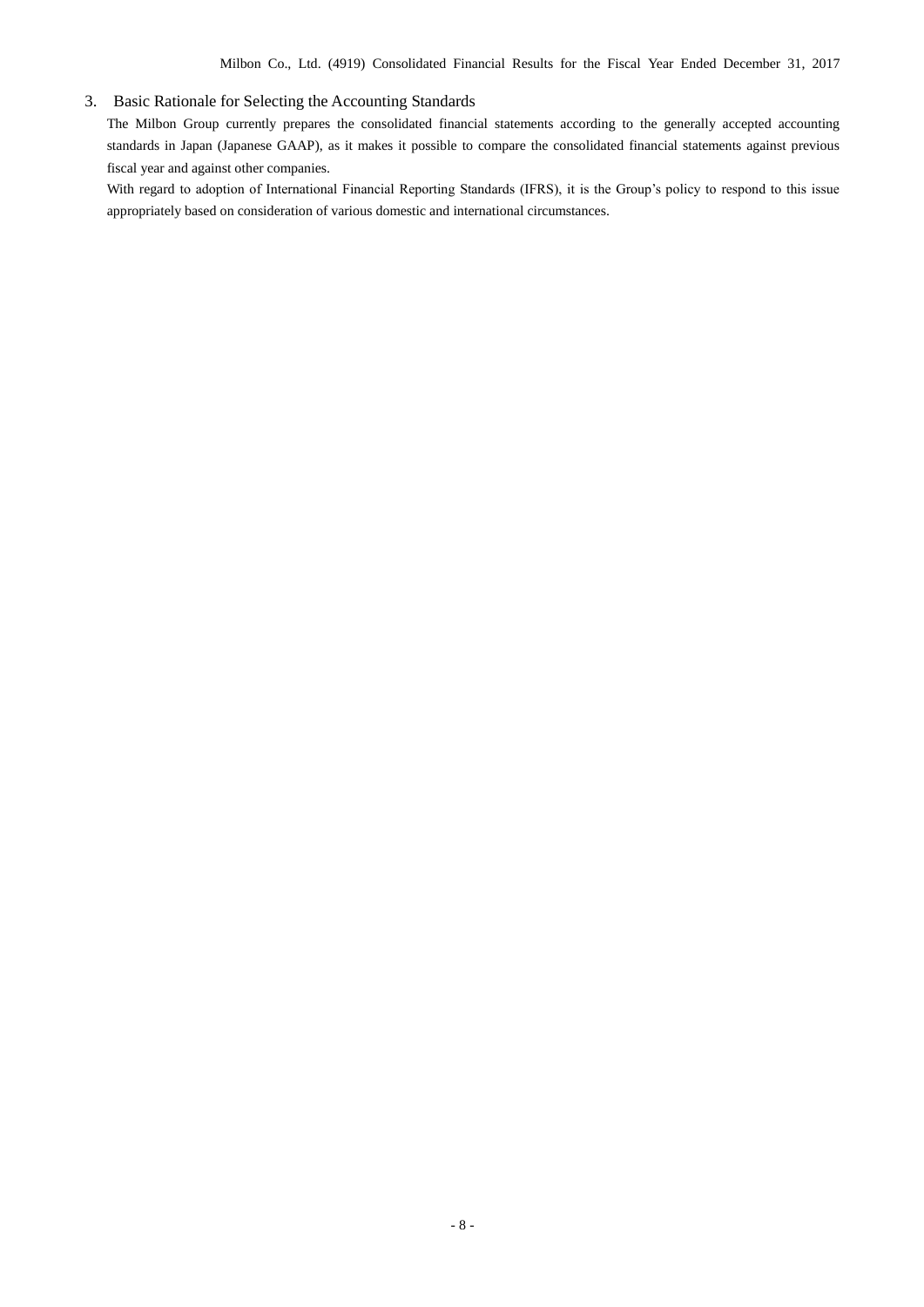# 4. Consolidated Financial Statements

(1) Consolidated Balance Sheets

|                                        |                                                   | (Thousand yen)                                          |
|----------------------------------------|---------------------------------------------------|---------------------------------------------------------|
|                                        | Previous Fiscal Year<br>(As of December 20, 2016) | <b>Current Fiscal Year</b><br>(As of December 31, 2017) |
| Assets                                 |                                                   |                                                         |
| Current assets                         |                                                   |                                                         |
| Cash and deposits                      | 4,023,328                                         | 6,164,763                                               |
| Notes and accounts receivable - trade  | 3,805,519                                         | 5,076,624                                               |
| <b>Securities</b>                      | 1,000,000                                         |                                                         |
| Merchandise and finished goods         | 2,974,165                                         | 2,991,885                                               |
| Work in process                        | 36,684                                            | 57,709                                                  |
| Raw materials and supplies             | 883,147                                           | 1,025,671                                               |
| Deferred tax assets                    | 289,131                                           | 458,893                                                 |
| Other                                  | 573,252                                           | 450,693                                                 |
| Allowance for doubtful accounts        | (173,901)                                         | (119, 553)                                              |
| Total current assets                   | 13,411,329                                        | 16,106,686                                              |
| Non-current assets                     |                                                   |                                                         |
| Property, plant and equipment          |                                                   |                                                         |
| Buildings and structures               | 11,826,282                                        | 11,148,669                                              |
| Accumulated depreciation               | (5,031,190)                                       | (4,286,940)                                             |
| Buildings and structures, net          | 6,795,092                                         | 6,861,729                                               |
| Machinery, equipment and vehicles      | 6,219,285                                         | 6,172,774                                               |
| Accumulated depreciation               | (3,841,667)                                       | (4,002,956)                                             |
| Machinery, equipment and vehicles, net | 2,377,617                                         | 2,169,817                                               |
| Land                                   | 5,154,087                                         | 5,029,802                                               |
| Construction in progress               | 21,093                                            | 12,981                                                  |
| Other                                  | 2,161,337                                         | 2,476,243                                               |
| Accumulated depreciation               | (1,828,094)                                       | (1,923,830)                                             |
| Other, net                             | 333,243                                           | 552,412                                                 |
| Total property, plant and equipment    | 14,681,134                                        | 14,626,742                                              |
| Intangible assets                      | 789,601                                           | 943,654                                                 |
| Investments and other assets           |                                                   |                                                         |
| Investment securities                  | 2,621,957                                         | 4,748,113                                               |
| Net defined benefit asset              | 249,854                                           | 275,188                                                 |
| Deferred tax assets                    | 6,667                                             | 9,750                                                   |
| Other                                  | 737,198                                           | 996,332                                                 |
| Allowance for doubtful accounts        | (53, 556)                                         | (63, 862)                                               |
| Total investments and other assets     | 3,562,121                                         | 5,965,522                                               |
| Total non-current assets               | 19,032,857                                        | 21,535,919                                              |
| Total assets                           | 32,444,187                                        | 37,642,605                                              |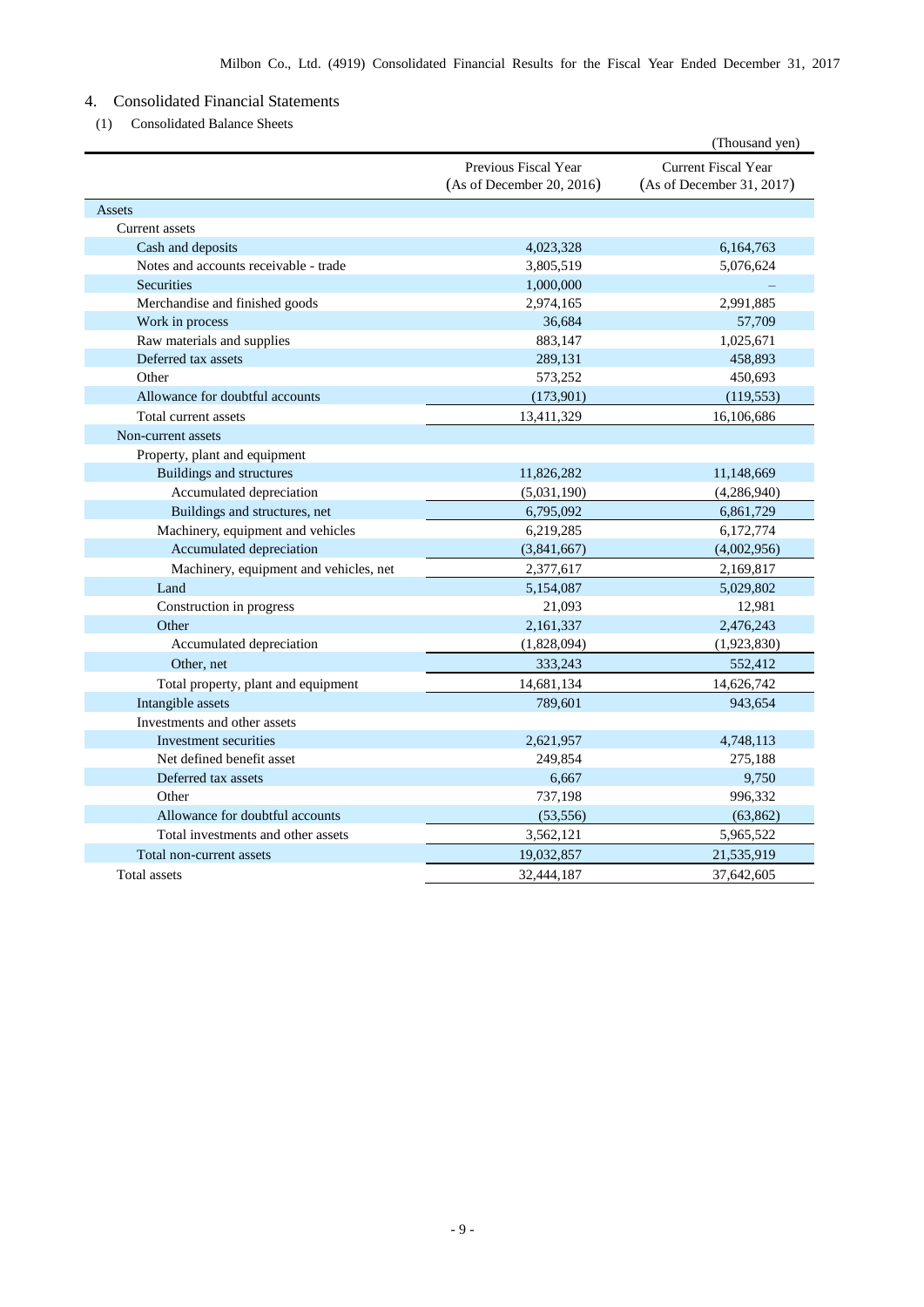|                                                          |                                                   | (Thousand yen)                                          |
|----------------------------------------------------------|---------------------------------------------------|---------------------------------------------------------|
|                                                          | Previous Fiscal Year<br>(As of December 20, 2016) | <b>Current Fiscal Year</b><br>(As of December 31, 2017) |
| Liabilities                                              |                                                   |                                                         |
| <b>Current liabilities</b>                               |                                                   |                                                         |
| Accounts payable - trade                                 | 687,193                                           | 1,145,987                                               |
| Accounts payable - other                                 | 2,788,818                                         | 2,535,084                                               |
| Income taxes payable                                     | 678,180                                           | 786,252                                                 |
| Provision for sales returns                              | 15,198                                            | 292,501                                                 |
| Provision for bonuses                                    | 137,562                                           | 318,617                                                 |
| Other                                                    | 284,059                                           | 916,809                                                 |
| Total current liabilities                                | 4,591,012                                         | 5,995,253                                               |
| Non-current liabilities                                  |                                                   |                                                         |
| Net defined benefit liability                            | 32,270                                            | 47,859                                                  |
| Deferred tax liabilities                                 | 30,667                                            | 411,511                                                 |
| Other                                                    | 83,788                                            | 84,614                                                  |
| Total non-current liabilities                            | 146,726                                           | 543,986                                                 |
| <b>Total liabilities</b>                                 | 4,737,738                                         | 6,539,239                                               |
| Net assets                                               |                                                   |                                                         |
| Shareholders' equity                                     |                                                   |                                                         |
| Capital stock                                            | 2,000,000                                         | 2,000,000                                               |
| Capital surplus                                          | 199,946                                           | 200,066                                                 |
| Retained earnings                                        | 25,248,823                                        | 27,756,292                                              |
| Treasury shares                                          | (544, 946)                                        | (554, 227)                                              |
| Total shareholders' equity                               | 26,903,823                                        | 29,402,131                                              |
| Accumulated other comprehensive income                   |                                                   |                                                         |
| Valuation difference on available-for-sale<br>securities | 752,695                                           | 1,332,021                                               |
| Foreign currency translation adjustment                  | 43,336                                            | 381,392                                                 |
| Remeasurements of defined benefit plans                  | 6,592                                             | (12, 178)                                               |
| Total accumulated other comprehensive income             | 802,624                                           | 1,701,234                                               |
| Total net assets                                         | 27,706,448                                        | 31,103,366                                              |
| Total liabilities and net assets                         | 32,444,187                                        | 37,642,605                                              |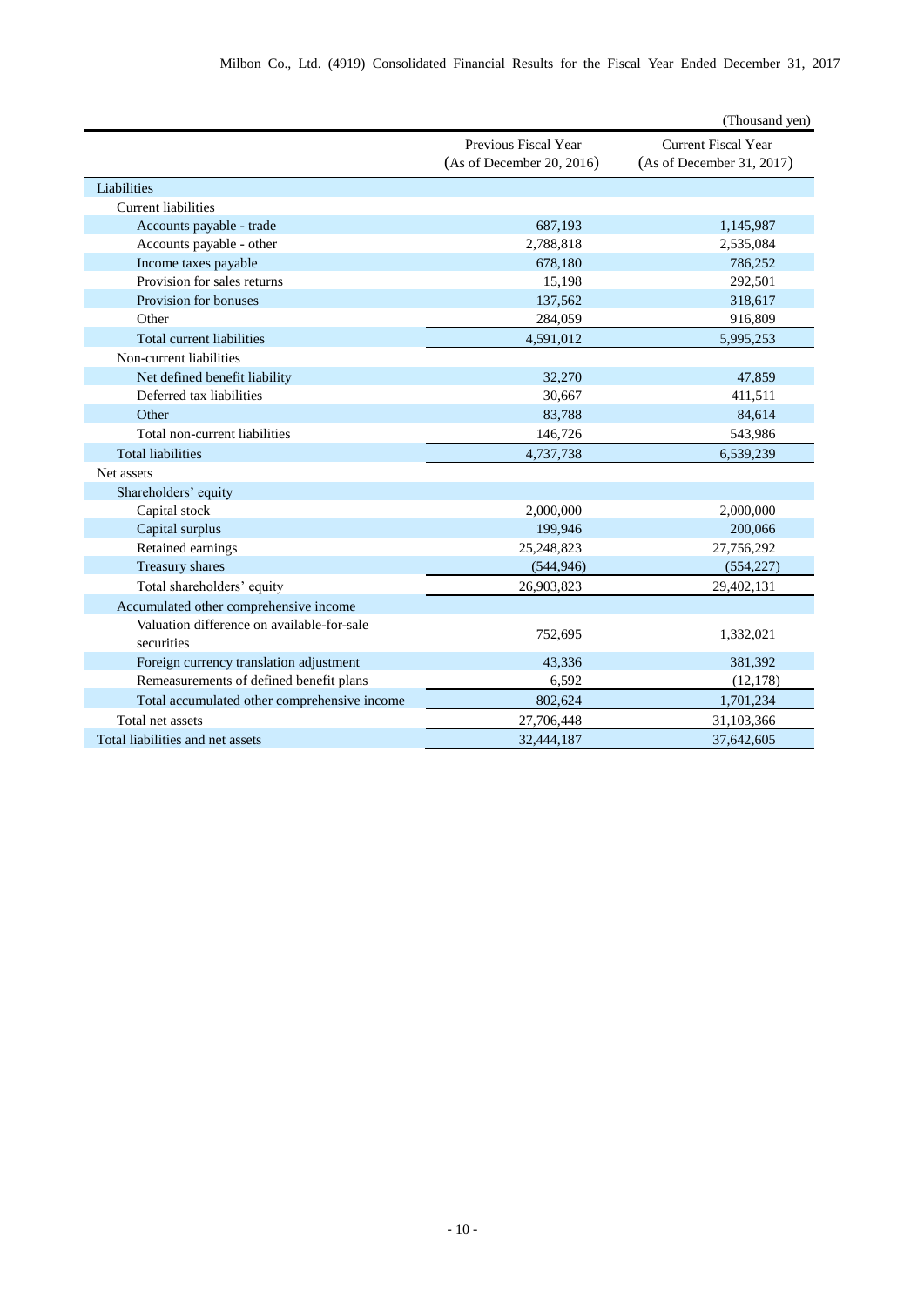# (2) Consolidated Statements of Earnings and Consolidated Statements of Comprehensive Income Consolidated Statements of Earnings

|                                                        |                          | (Thousand yen)           |
|--------------------------------------------------------|--------------------------|--------------------------|
|                                                        | <b>Fiscal Year Ended</b> | <b>Fiscal Year Ended</b> |
|                                                        | December 20, 2016        | December 31, 2017        |
|                                                        | (December 21, 2015 -     | (December 21, 2016 -     |
|                                                        | December 20, 2016)       | December 31, 2017)       |
| Net sales                                              | 29,134,631               | 33,456,268               |
| Cost of sales                                          | 9,034,279                | 10,659,047               |
| Gross profit                                           | 20,100,351               | 22,797,220               |
| Selling, general and administrative expenses           | 14,986,915               | 17,452,054               |
| Operating income                                       | 5, 113, 435              | 5,345,165                |
| Non-operating income                                   |                          |                          |
| Interest income                                        | 4,377                    | 6,981                    |
| Dividend income                                        | 54,452                   | 67,316                   |
| Share of profit of entities accounted for using equity |                          | 979                      |
| method                                                 |                          |                          |
| Company house defrayment income                        | 59,582                   | 74,078                   |
| Gain on surrender of insurance                         | 5,910                    | 14,439                   |
| Other                                                  | 28,226                   | 40,884                   |
| Total non-operating income                             | 152,549                  | 204,680                  |
| Non-operating expenses                                 |                          |                          |
| Sales discounts                                        | 472,361                  | 512,060                  |
| Foreign exchange losses                                | 59,340                   | 10,032                   |
| Depreciation                                           |                          | 11,962                   |
| Other                                                  | 605                      | 18,006                   |
| Total non-operating expenses                           | 532,307                  | 552,062                  |
| Ordinary income                                        | 4,733,678                | 4,997,783                |
| Extraordinary income                                   |                          |                          |
| Gain on sales of non-current assets                    | 95                       | 70                       |
| Gain on sales of investment securities                 |                          | 788,540                  |
| Total extraordinary income                             | 95                       | 788,611                  |
| <b>Extraordinary losses</b>                            |                          |                          |
| Loss on retirement of non-current assets               | 66,238                   | 48,144                   |
| Loss on renewal of brand                               |                          | 520,594                  |
| Impairment loss                                        | 241,389                  |                          |
| Total extraordinary losses                             | 307,627                  | 568,739                  |
| Profit before income taxes                             | 4,426,145                | 5,217,656                |
| Income taxes - current                                 | 1,410,348                | 1,438,644                |
| Income taxes - deferred                                | (53, 420)                | (38, 174)                |
| Total income taxes                                     | 1,356,928                | 1,400,469                |
| Profit                                                 | 3,069,216                | 3,817,186                |
| Profit attributable to owners of parent                | 3,069,216                | 3,817,186                |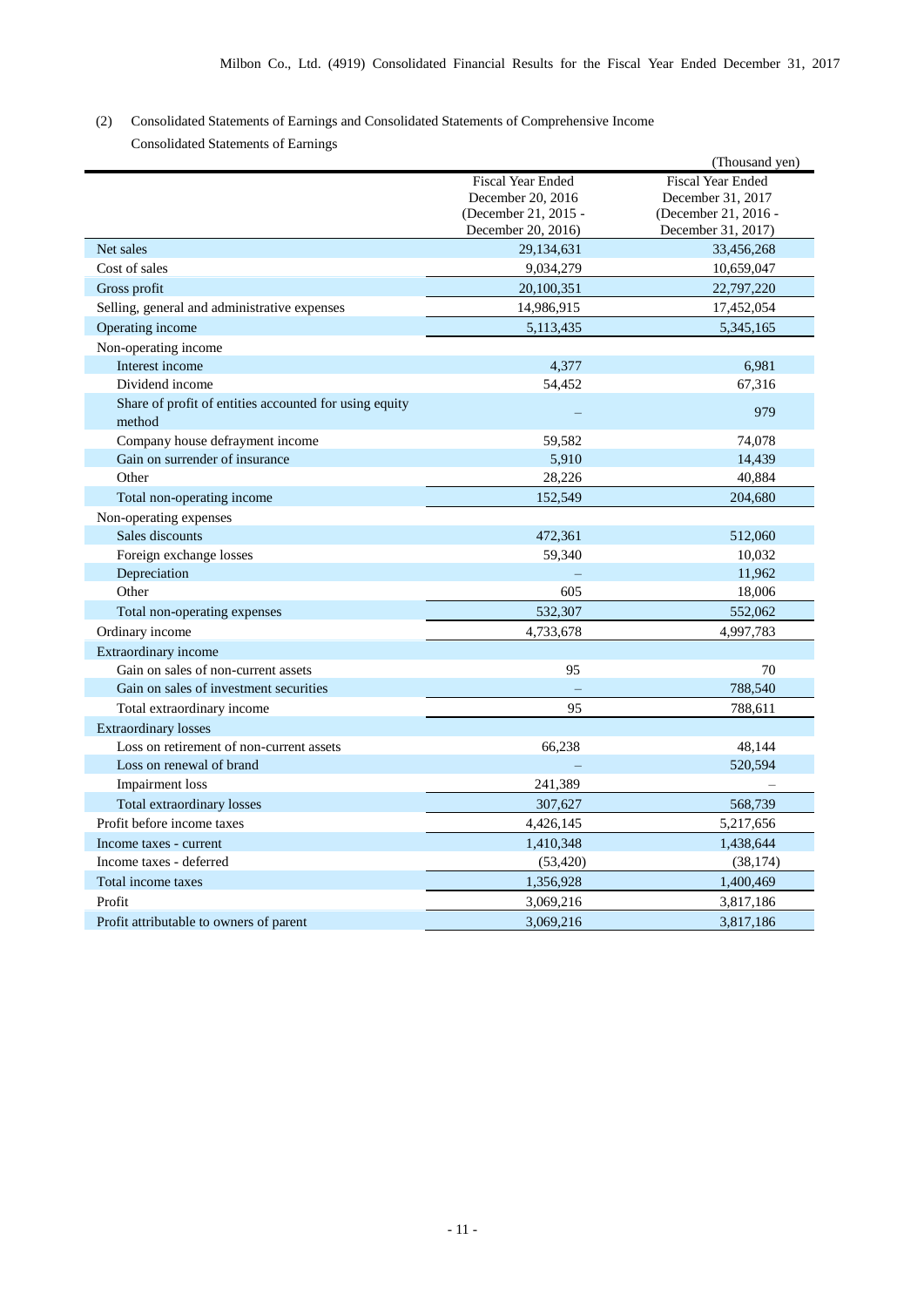Consolidated Statements of Comprehensive Income

|                                                       |                          | (Thousand yen)           |
|-------------------------------------------------------|--------------------------|--------------------------|
|                                                       | <b>Fiscal Year Ended</b> | <b>Fiscal Year Ended</b> |
|                                                       | December 20, 2016        | December 31, 2017        |
|                                                       | (December 21, 2015 -     | (December 21, 2016 -     |
|                                                       | December 20, 2016)       | December 31, 2017)       |
| Profit                                                | 3,069,216                | 3,817,186                |
| Other comprehensive income                            |                          |                          |
| Valuation difference on available-for-sale securities | 15,474                   | 579,325                  |
| Foreign currency translation adjustment               | (268, 114)               | 338,055                  |
| Remeasurements of defined benefit plans, net of tax   | (59, 351)                | (18,771)                 |
| Total other comprehensive income                      | (311,991)                | 898,609                  |
| Comprehensive income                                  | 2,757,224                | 4,715,795                |
| Comprehensive income attributable to                  |                          |                          |
| Comprehensive income attributable to owners of        |                          |                          |
| parent                                                | 2,757,224                | 4,715,795                |
| Comprehensive income attributable to                  |                          |                          |
| non-controlling interests                             |                          |                          |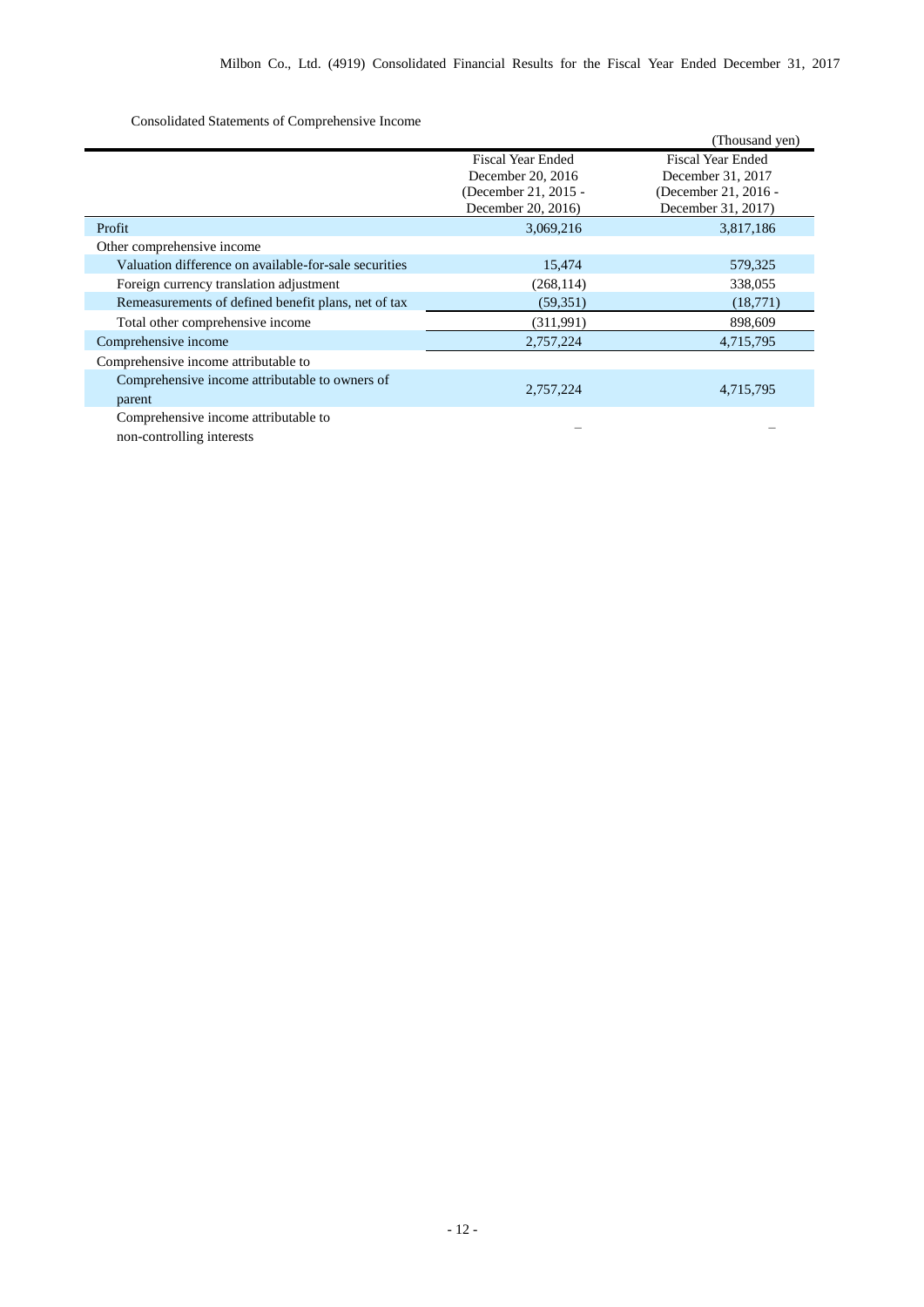# (3) Consolidated Statements of Changes in Shareholders' Equity

Fiscal Year Ended December 20, 2016 (December 21, 2015 - December 20, 2016)

|                                                         |               |                 |                      |                 | (Thousand yen)                |
|---------------------------------------------------------|---------------|-----------------|----------------------|-----------------|-------------------------------|
|                                                         |               |                 | Shareholders' equity |                 |                               |
|                                                         | Capital stock | Capital surplus | Retained earnings    | Treasury shares | Total shareholders'<br>equity |
| Balance at beginning of<br>current period               | 2,000,000     | 199,748         | 23,440,262           | (542,094)       | 25,097,916                    |
| Changes of items during<br>period                       |               |                 |                      |                 |                               |
| Dividends of surplus                                    |               |                 | (1,260,656)          |                 | (1,260,656)                   |
| Profit attributable to<br>owners of parent              |               |                 | 3,069,216            |                 | 3,069,216                     |
| Purchase of treasury<br>shares                          |               |                 |                      | (3,196)         | (3,196)                       |
| Disposal of treasury<br>shares                          |               | 198             |                      | 344             | 542                           |
| Net changes of items other<br>than shareholders' equity |               |                 |                      |                 |                               |
| Total changes of items<br>during period                 | -             | 198             | 1,808,560            | (2,852)         | 1,805,906                     |
| Balance at end of current<br>period                     | 2,000,000     | 199,946         | 25,248,823           | (544, 946)      | 26,903,823                    |

|                                                         | Accumulated other comprehensive income                      |                                               |                                            |                                                    |                  |
|---------------------------------------------------------|-------------------------------------------------------------|-----------------------------------------------|--------------------------------------------|----------------------------------------------------|------------------|
|                                                         | Valuation difference<br>on available-for-sale<br>securities | Foreign currency<br>translation<br>adjustment | Remeasurements of<br>defined benefit plans | Total accumulated<br>other comprehensive<br>income | Total net assets |
| Balance at beginning of<br>current period               | 737,221                                                     | 311,451                                       | 65,944                                     | 1,114,616                                          | 26, 212, 533     |
| Changes of items during<br>period                       |                                                             |                                               |                                            |                                                    |                  |
| Dividends of surplus                                    |                                                             |                                               |                                            |                                                    | (1,260,656)      |
| Profit attributable to<br>owners of parent              |                                                             |                                               |                                            |                                                    | 3,069,216        |
| Purchase of treasury<br>shares                          |                                                             |                                               |                                            |                                                    | (3,196)          |
| Disposal of treasury<br>shares                          |                                                             |                                               |                                            |                                                    | 542              |
| Net changes of items other<br>than shareholders' equity | 15,474                                                      | (268, 114)                                    | (59,351)                                   | (311,991)                                          | (311,991)        |
| Total changes of items<br>during period                 | 15,474                                                      | (268, 114)                                    | (59,351)                                   | (311,991)                                          | 1,493,914        |
| Balance at end of current<br>period                     | 752,695                                                     | 43,336                                        | 6,592                                      | 802,624                                            | 27,706,448       |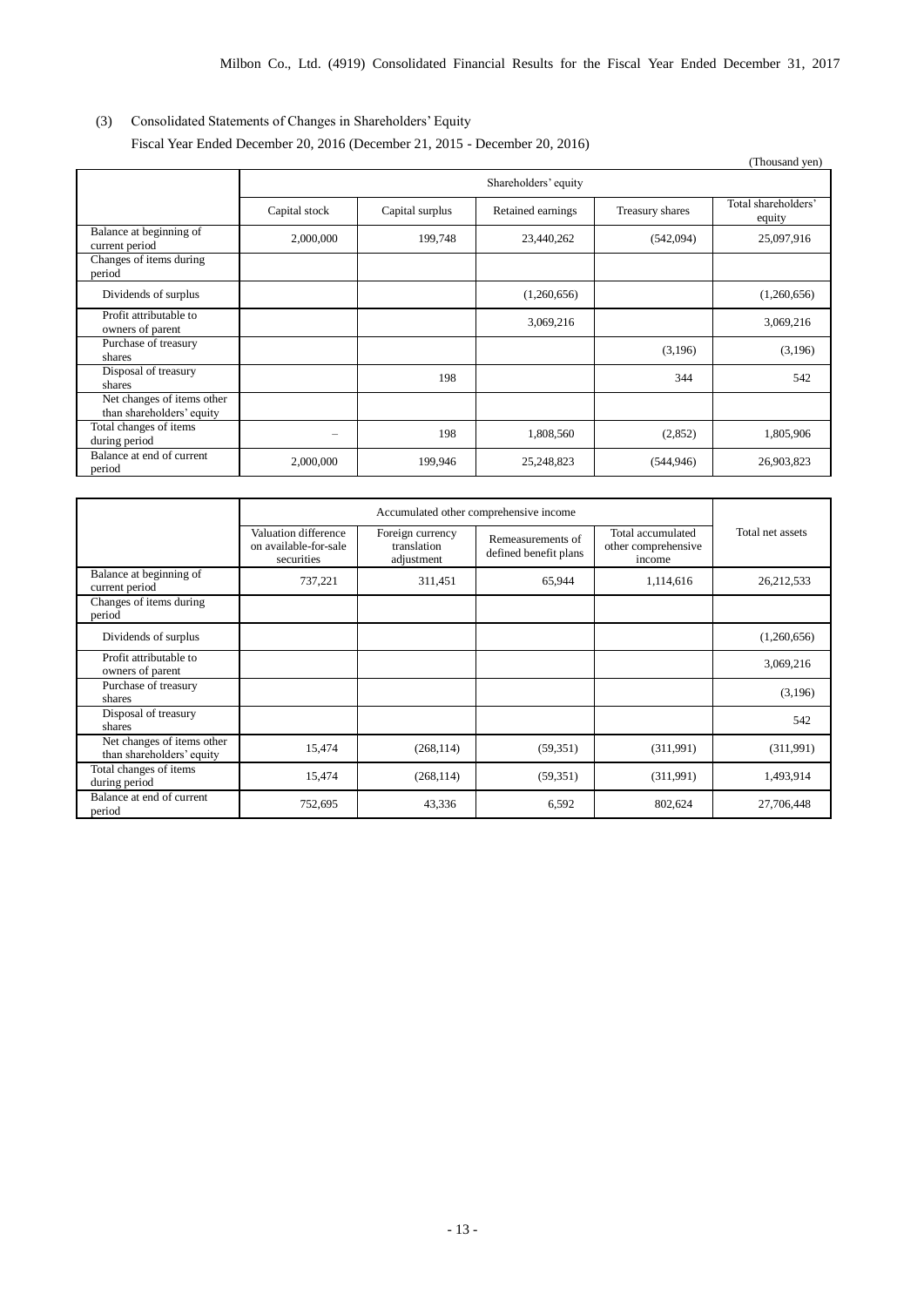# Fiscal Year Ended December 31, 2017 (December 21, 2016 - December 31, 2017)

|                                                         |               |                 |                      |                 | (Thousand yen)                |
|---------------------------------------------------------|---------------|-----------------|----------------------|-----------------|-------------------------------|
|                                                         |               |                 | Shareholders' equity |                 |                               |
|                                                         | Capital stock | Capital surplus | Retained earnings    | Treasury shares | Total shareholders'<br>equity |
| Balance at beginning of<br>current period               | 2,000,000     | 199,946         | 25,248,823           | (544, 946)      | 26,903,823                    |
| Changes of items during<br>period                       |               |                 |                      |                 |                               |
| Dividends of surplus                                    |               |                 | (1,309,716)          |                 | (1,309,716)                   |
| Profit attributable to<br>owners of parent              |               |                 | 3,817,186            |                 | 3,817,186                     |
| Purchase of treasury<br>shares                          |               |                 |                      | (9,508)         | (9,508)                       |
| Disposal of treasury<br>shares                          |               | 119             |                      | 227             | 347                           |
| Net changes of items other<br>than shareholders' equity |               |                 |                      |                 |                               |
| Total changes of items<br>during period                 |               | 119             | 2,507,469            | (9,280)         | 2,498,308                     |
| Balance at end of current<br>period                     | 2,000,000     | 200,066         | 27,756,292           | (554, 227)      | 29,402,131                    |

|                                                         | Accumulated other comprehensive income                      |                                               |                                            |                                                    |                  |
|---------------------------------------------------------|-------------------------------------------------------------|-----------------------------------------------|--------------------------------------------|----------------------------------------------------|------------------|
|                                                         | Valuation difference<br>on available-for-sale<br>securities | Foreign currency<br>translation<br>adjustment | Remeasurements of<br>defined benefit plans | Total accumulated<br>other comprehensive<br>income | Total net assets |
| Balance at beginning of<br>current period               | 752,695                                                     | 43,336                                        | 6,592                                      | 802,624                                            | 27,706,448       |
| Changes of items during<br>period                       |                                                             |                                               |                                            |                                                    |                  |
| Dividends of surplus                                    |                                                             |                                               |                                            |                                                    | (1,309,716)      |
| Profit attributable to<br>owners of parent              |                                                             |                                               |                                            |                                                    | 3,817,186        |
| Purchase of treasury<br>shares                          |                                                             |                                               |                                            |                                                    | (9,508)          |
| Disposal of treasury<br>shares                          |                                                             |                                               |                                            |                                                    | 347              |
| Net changes of items other<br>than shareholders' equity | 579,325                                                     | 338,055                                       | (18, 771)                                  | 898,609                                            | 898,609          |
| Total changes of items<br>during period                 | 579,325                                                     | 338,055                                       | (18,771)                                   | 898,609                                            | 3,396,917        |
| Balance at end of current<br>period                     | 1,332,021                                                   | 381,392                                       | (12, 178)                                  | 1,701,234                                          | 31,103,366       |